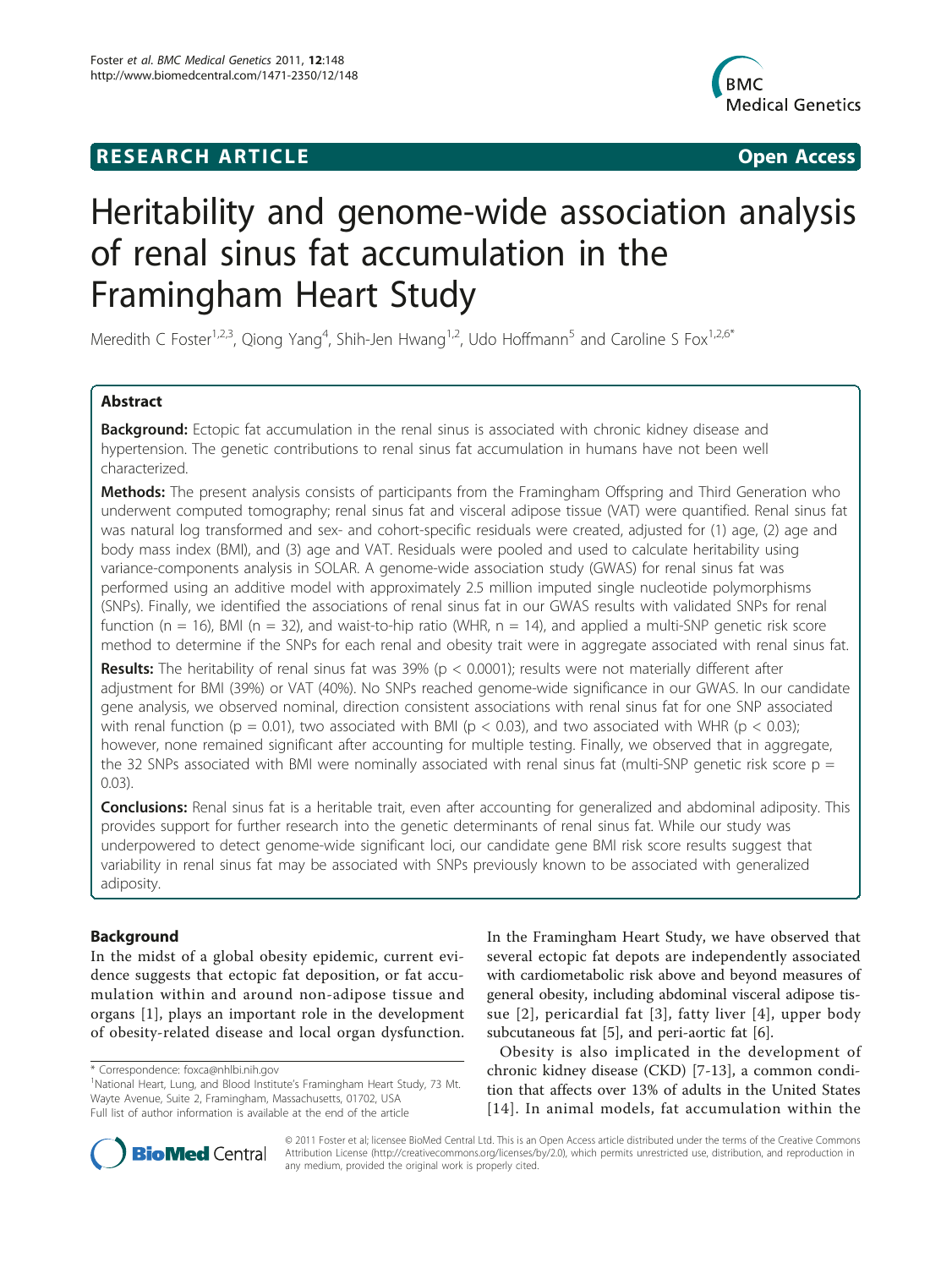renal sinus may play a mediating role between obesity and renal function [[1\]](#page-7-0). We have recently characterized this novel ectopic fat depot in humans, and observed that high renal sinus fat accumulation, or "fatty kidney," is associated with chronic kidney disease even after accounting for other adiposity measures [[15\]](#page-7-0).

While the genetic components associated with ectopic fat depots such as renal sinus fat have not been well studied, a growing body of evidence supports the hypothesis that an independent genetic contribution to ectopic fat deposition exists beyond those implicated in general obesity. Increased ectopic fat accumulation is a common clinical characteristic that accompanies the loss of traditional adipose tissue stores in inherited lipodystrophies, and several genetic loci are implicated in the pathogenesis of these disorders [\[16-18](#page-7-0)]. Measures of regional and ectopic fat accumulation, including waist circumference [[19](#page-7-0)], waist-to-hip ratio (WHR) [[20,21\]](#page-7-0), and ectopic fat in skeletal muscle [[22](#page-7-0)], are heritable even after adjusting for body mass index (BMI). Finally, several genetic loci have also been identified in genome-wide association studies (GWAS) that are associated with anthropometric measures of regional, but not overall, obesity [[23](#page-7-0),[24](#page-7-0)].

Thus, we sought to characterize the genetic contribution to renal sinus fat by assessing heritability and performing a GWAS in the Framingham Heart Study. As an ectopic fat depot that is associated with chronic kidney disease, we also performed a candidate gene analysis to assess the association of renal sinus fat with genetic loci recently identified in association with renal function [[25\]](#page-7-0) and adiposity measures [[24,26](#page-7-0)].

# Methods

# Study sample

The study sample was comprised of participants from the Framingham Heart Study Offspring and Third Generation cohorts who underwent multi-detector computed tomography (MDCT) between 2002 and 2005. The MDCT protocol and eligibility criteria have been described previously [\[2](#page-7-0)]. Of the 3529 participants who underwent MDCT, 2978 attended either the  $7<sup>th</sup>$  Offspring (1998-2001,  $N = 1259$ ) or the 1<sup>st</sup> Third Generation (2002-2005,  $N = 1719$ ) examination and had an MDCT scan interpretable for the renal sinus fat measurement. Participants provided written informed consent, and this study was approved by the institutional review boards at the Boston University Medical Center and Massachusetts General Hospital. In the heritability analysis, participants without additional family members in the sample were excluded in order to evaluate family correlations, resulting in a sample size of 2946 participants (1489 women and 1457 men). For the GWAS and candidate gene analysis, complete genotype data were available for 2809 participants (1422 women, 1387 men).

# Phenotype definition

Renal sinus fat  $(cm<sup>2</sup>)$  was quantified in the right kidney based on a single slice abdominal MDCT scan. In brief, a representative slice of the renal sinus in the right kidney was identified by the reader after identifying candidate slices based on visual inspection and applying a selection rule. This measurement protocol has good intra- and inter-reader reproducibility, with intra-class correlation coefficients of 0.93 and 0.86, respectively [[27](#page-7-0)]. Different tissues appear in MDCT scans with unique pixel densities in Hounsfield Units (HU), and adipose tissue was identified based on a pixel density ranging from -195 to -45 HU, centered on -120 HU.

# Additional covariate assessment

Abdominal visceral adipose tissue volume (VAT,  $cm^3$ ) was assessed by abdominal MDCT, as previously described [[2\]](#page-7-0). Age and BMI ( $\text{kg/m}^2$ ) were determined during the  $7<sup>th</sup>$  Offspring or  $1<sup>st</sup>$  Third Generation examination cycles. BMI was determined using weight and height measurements obtained by trained clinic personnel. Obesity was defined as a BMI of at least 30 kg/ m2 . Hypertension was defined as a systolic blood pressure ≥140 mmHg, a diastolic blood pressure ≥90 mmHg as measured based on the mean of two readings by a clinic physician, or current use of hypertension medication. Chronic kidney disease was defined as the presence of an estimated glomerular filtration rate  $< 60$  mL/min/1.73 m<sup>2</sup> based on the abbreviated Modification of Diet in Renal Disease Study Equation [[28](#page-7-0)]. Diabetes was defined as the presence of a fasting plasma glucose ≥126 mg/dL or current use of diabetes medication.

# Genotyping and Imputation

In the Framingham SNP Health Association Resource (Genetics and Genomics Program, SHARe: SNP Health Association Resource: [http://public.nhlbi.nih.gov/Genet](http://public.nhlbi.nih.gov/GeneticsGenomics/home/share.aspx)[icsGenomics/home/share.aspx](http://public.nhlbi.nih.gov/GeneticsGenomics/home/share.aspx)), approximately 550,000 single nucleotide polymorphisms (SNPs) were genotyped with Affymetrix 500 K and 50 K gene-centric genotyping arrays (Affymetrix, Inc.; Santa Clara, CA). The genotyped SNPs and a reference panel based on the Phase II CEU HapMap were then used to create an imputed set of approximately 2.5 million SNPs with MACH version 1.0.15 imputation software.

# Statistical Analyses

Renal sinus fat  $(cm<sup>2</sup>)$  was analyzed as a continuous trait and, due to its skewed distribution, was natural log transformed before residual creation. The lower limit of detection was  $0.0048$  cm<sup>2</sup>; renal sinus fat measurements below 0.0048  $\text{cm}^2$  were set to 0.004  $\text{cm}^2$  before applying the log transformation. Sex- and cohort-specific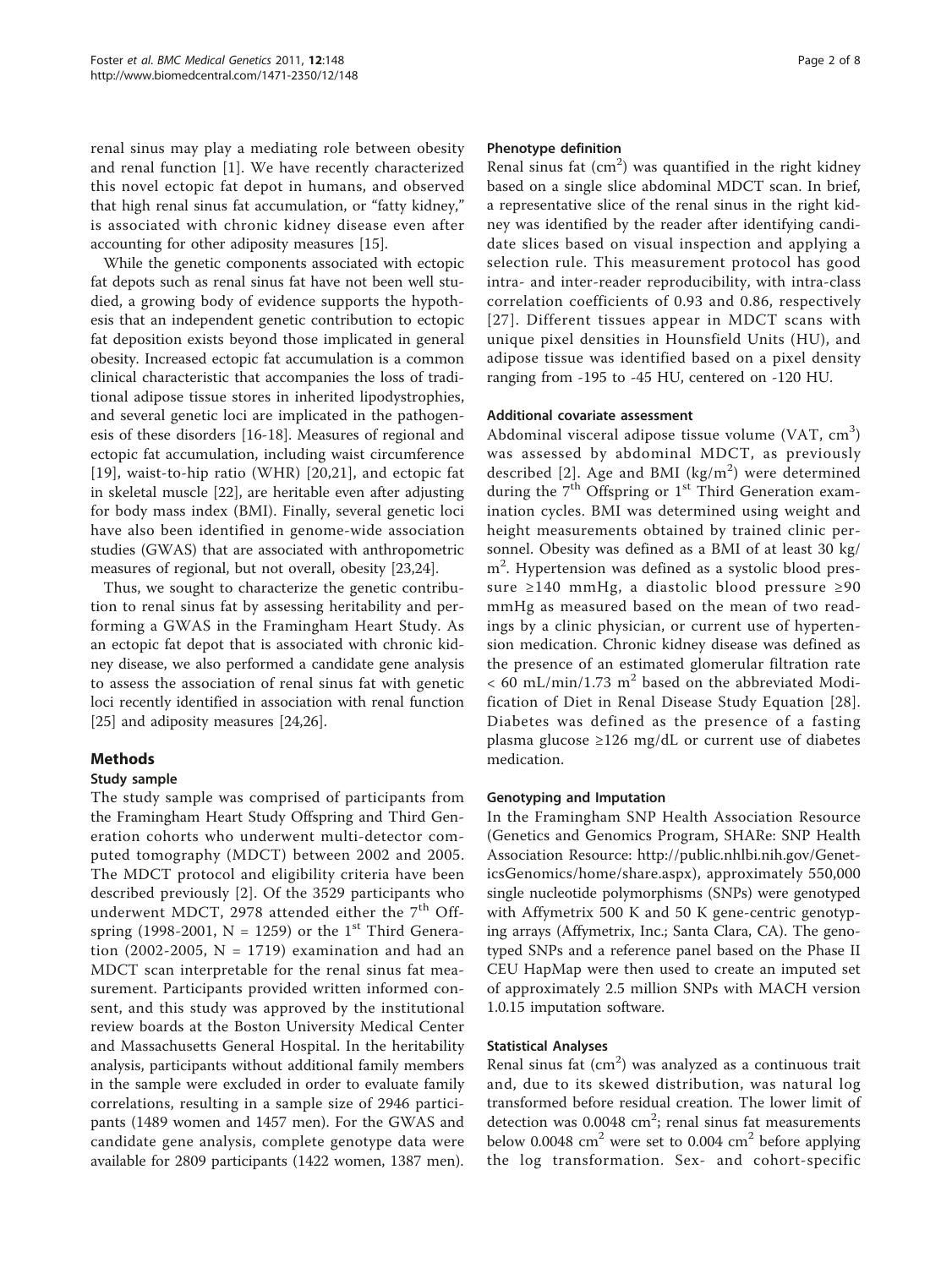residuals for renal sinus fat were created, adjusted for (1) age, (2) age and BMI, and (3) age and VAT.

Heritability of renal sinus fat in the total study sample and separately among women and men was estimated in SOLAR (Texas Biomedical Research Institute; San Antonio, TX) using the residuals described above, with additive genetic variation calculated using variancecomponents analysis. This measurement estimates the proportion of the total variability in renal sinus fat attributable to genotypic variability.

We performed our GWAS for continuous renal sinus fat (sex- and cohort-specific residuals, adjusted for age and BMI) using a linear mixed effects model to identify additive genetic associations with our set of approximately 2.5 million imputed SNPs from Framingham SHARe. We performed our linear mixed models using R version 2.9.2 and the lmekin function in the GWAF package and accounted for the correlation between related individuals by including family specific random effects with twice the kinship coefficient matrix as their correlations, thus accounting for arbitrary pedigree structures. A p-value of  $5 \times 10^{-8}$  was used as the threshold for genome-wide significance. In our GWAS results, top independent SNPs were defined as SNPs with an  $r^2$ < 0.2 with other SNPs in a given genomic region (i.e. when several SNPs  $r^2 > 0.20$  were identified among our top SNPs, the SNP with the lowest p-value was selected to represent this genetic locus). We performed this analysis in the total sample as well as separately among women and men. Given sex-based differences observed for other regional fat depots [[24](#page-7-0)], we also performed the GWAS for renal sinus fat adjusted for age and BMI among men and women separately. We identified the top five SNPs in women and men separately and determined the beta coefficient and p-value for each SNP in the opposite sex. All final results were filtered on low imputation score  $( $0.3$ ) or minor allele frequency less$ than 5%. We estimate that we have 80-90% power to detect a 1.3% to 1.5% variation in our renal sinus fat phenotype explained by a single SNP. In order to detect variants that explain a similar variance in renal sinus fat as for the strongest reported adiposity variant (rs9939609 in the FTO gene, explaining about 1% of the variance in BMI [[29](#page-7-0)]) with 80-90% power, we estimate that we would require a sample size of 3750 to 4400 individuals.

The candidate gene analysis was performed in the overall sample based on our GWAS using age-adjusted residuals. We investigated the association of renal sinus fat with renal function and obesity-related SNPs previously validated in large GWAS meta-analyses, including SNPs known to be associated with renal function  $(n = 16)[25]$  $(n = 16)[25]$ , BMI  $(n = 32)$  [[26\]](#page-7-0), and WHR  $(n = 16)$ = 14) [[24](#page-7-0)]. We determined one-sided p-values to test for direction-consistent associations for SNPs in this analysis and then corrected for multiple testing by applying a false-discovery rate (FDR) analysis and determining the q-values as proposed by Storey and Tibshirani [[30\]](#page-7-0). The q-value can be interpreted as the proportion of significant results that are false positives, and we considered a q-value≤0.05 as significant (i.e. at this threshold, we expect that 5% of the observed significant associations are false positives). The FDR analyses were performed using the 'qvalue' package [[30\]](#page-7-0) in R version 2.9.2.

Finally, we used a multi-SNP genetic risk score approach to determine if each set of SNPs associated with (1) renal function ( $n = 16$  SNPs), (2) BMI ( $n = 32$ SNPs), or (3) WHR ( $n = 14$  SNPs) were associated with renal sinus fat. In brief, this method involves the creation of a risk score in our study sample based on linear regression, with continuous renal sinus fat modeled separately as a function of the three sets of SNPs above. With this regression model, by assuming that the set of SNPs used as explanatory variables are uncorrelated and that a relatively small proportion of the variance in the phenotype explained by these SNPs, we can use (1) effect estimates for each SNP from the prior GWAS analyses and (2) the effect estimates from out renal sinus fat GWAS and (3) the standard errors for the effect estimates for each SNP in our renal sinus fat GWAS, to maximize the likelihood function and create a summary test statistic across the candidate SNPs to determine whether these SNPs in aggregate are associated with renal sinus fat in our study sample. This test statistic is distributed  $\chi$ 2 with one degree of freedom, and we determined whether this test statistic was significant by comparing it to a critical value of  $\chi^2_{\alpha=0.05,1df}$  = 3.84. This method is a cross-phenotype approach that allows us to identify potential enrichment for the association of candidate genes with renal sinus fat in our dataset and gives us an opportunity to improve the power of our individual SNP approach.

## Results

## Study sample characteristics

Overall, the study sample consisted of 2978 participants (50.8% women) with an average age of 51 years, average BMI of 27.6  $\text{kg/m}^2$ , and a median renal sinus fat measurement of  $0.31 \text{ cm}^2$ . Sex-specific characteristics of the study sample are presented Table [1.](#page-3-0)

## Heritability of renal sinus fat

The overall estimated heritability of renal sinus fat adjusted for age was  $39\%$  (p < 0.0001, Table [2](#page-3-0)) and was essentially unchanged after additional adjustment for BMI (39%) or VAT (40%). The estimated heritability of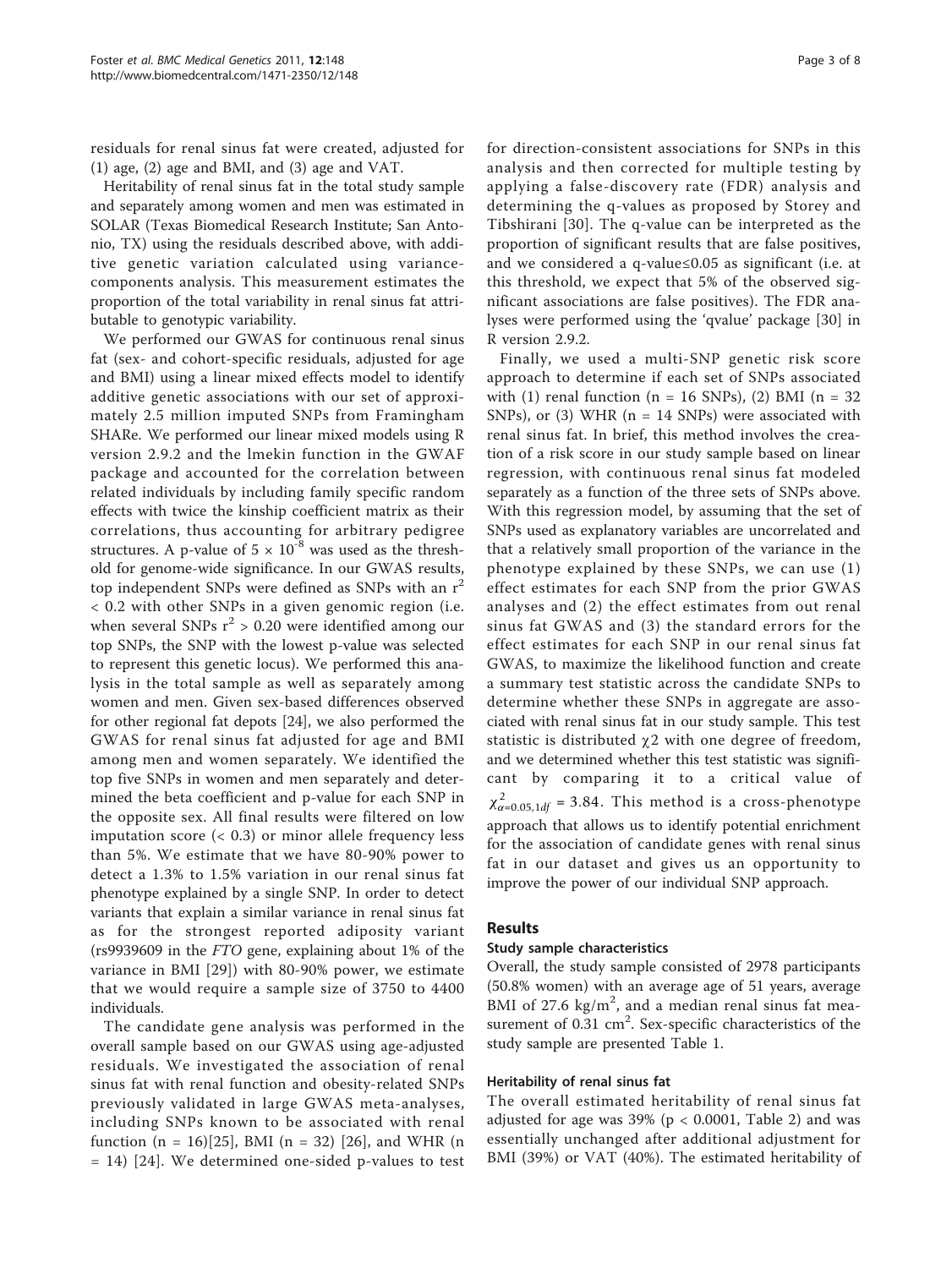<span id="page-3-0"></span>Table 1 Study sample characteristics by sex.

|                                                   | Women                       | Men                      |
|---------------------------------------------------|-----------------------------|--------------------------|
|                                                   | $n = 1512$                  | $n = 1466$               |
| Age (years)                                       | $52 \pm 10$                 | $51 + 11$                |
| Renal sinus fat $\text{cm}^2$ <sup>*</sup>        | $0.20$ $[0.05,$<br>$0.45$ ] | $0.48$ $[0.21,$<br>0.951 |
| Body Mass Index (kg/m <sup>2</sup> )              | $27.0 + 5.9$                | $78.3 + 4.6$             |
| Abdominal visceral adipose tissue<br>$\rm (cm^3)$ | $1361 + 836$                | $2257 + 1047$            |
| Obesity (%)                                       | 381 (25.2%)                 | 409 (27.9%)              |
| Hypertension (%)                                  | 405 (26.8%)                 | 475 (32.4%)              |
| Diabetes (%)                                      | 75 (5.0%)                   | 100 (6.8%)               |
| Chronic Kidney Disease (%)                        | 60 (4.0%)                   | 36 (2.5%)                |
| Current Smoking (%)                               | 188 (12.4%)                 | 206 (14.1%)              |

Continuous characteristics are presented as mean ± standard deviation and dichotomous characteristics are presented as N (%), unless otherwise noted. \* Renal sinus fat presented as median [25<sup>th</sup> percentile, 75<sup>th</sup> percentile]

renal sinus fat ranged from 43-47% in women and 49- 55% in men (Table 2, all p < 0.0001).

# GWAS of renal sinus fat

Results from the overall GWAS of renal sinus fat are summarized in Figure 1. The quantile-quantile plot of observed versus expected p-values (Figure 1a) suggests that we did not observe p-values below  $1 \times 10^{-8}$ . As observed in the Manhattan plot (Figure 1b), no SNPs reached genome-wide significance. The 20 top independent SNPs are presented in Table [3,](#page-4-0) with p-values ranging from  $2.6 \times 10^{-5}$  to  $1.2 \times 10^{-6}$ .

Due to the sex-specific differences observed in regional fat distribution GWAS [[24](#page-7-0)], we performed our GWAS among women and men separately. The quantile-quantile plots in women and men are presented in Figures [2a](#page-5-0) and [2b,](#page-5-0) respectively. As observed in the Manhattan plots for women (Figure [3a](#page-5-0)) and men (Figure [3b\)](#page-5-0), no SNPs reached the genome-wide significant threshold of  $5 \times 10^{-7}$ <sup>8</sup>. The top five independent SNPs in women and men are presented in Table [4.](#page-6-0) To further assess potential sex-specific differences in associations, we performed a look-up for the top SNPs from women in the GWAS results in men and the top SNPs from men in the GWAS results in women and observed all  $p \geq 0.04$  for the opposite sex.



#### Candidate gene analysis

Results from the candidate gene analyses of loci associated with renal function, BMI, and WHR are pre-sented in Tables S1, S2, and S3 (see Additional File [1](#page-6-0)). Of the 16 independent renal function SNPs investigated, we observed a nominal, direction-consistent association with renal sinus fat at rs12917707 near UMOD (Addi-tional File [1,](#page-6-0) **Table S1**,  $p = 0.01$ ). This gene encodes the renal tubular protein uromodulin, and we have previously observed that higher urinary uromodulin concentration is associated with an increased odds of chronic kidney disease as well as with rs4293393, a UMOD SNP in linkage disequilibrium with rs12917707  $(r^2 = 1)$  [[31\]](#page-7-0). For *UMOD*, the minor T allele of

Table 2 Estimated heritability (h<sup>2</sup>) of renal sinus fat in the Framingham Offspring and Third Generation Cohorts

|                           | Whole Sample*  |                          | Women*         |                          | Men*           |                          |  |
|---------------------------|----------------|--------------------------|----------------|--------------------------|----------------|--------------------------|--|
| Renal sinus fat phenotype | h <sup>2</sup> | <b>Standard</b><br>Error | h <sup>2</sup> | <b>Standard</b><br>Error | h <sup>2</sup> | <b>Standard</b><br>Error |  |
| Age-adjusted**            | 0.39           | 0.04                     | 0.47           | 0.08                     | 0.51           | 0.08                     |  |
| Age-BMI adjusted**        | 0.39           | 0.04                     | 0.44           | 0.08                     | 0.49           | 0.08                     |  |
| Age-VAT adjusted**        | 0.40           | 0.04                     | 0.43           | 0.08                     | 0.55           | 0.08                     |  |

Abbreviations: BMI = body mass index; VAT = abdominal visceral adipose tissue

\* Whole sample N = 2946; women only sample N = 1489; men only sample N = 1457

\*\* All p-value < 0.0001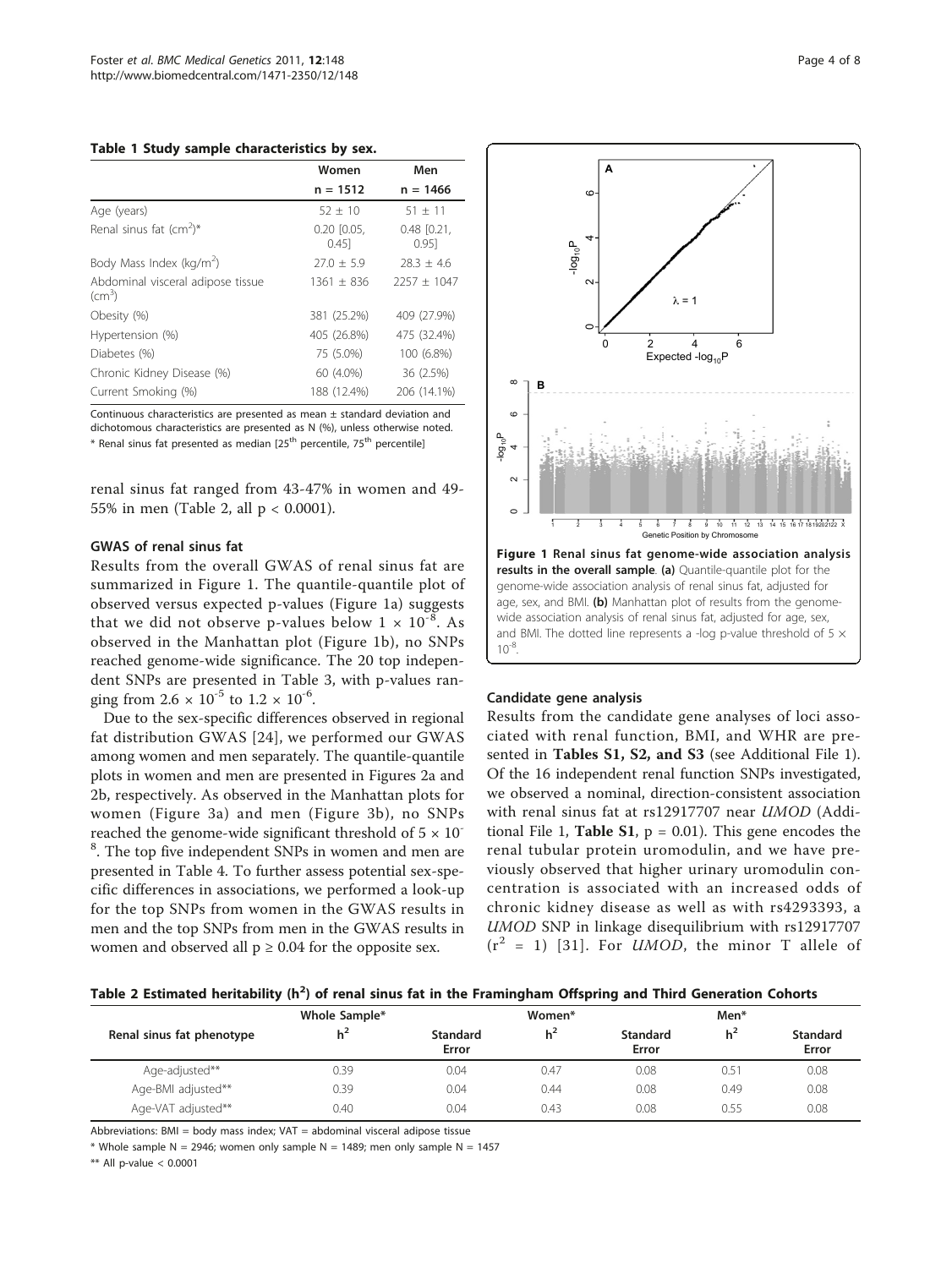| <b>SNP</b> | Chr          | <b>Position</b><br>(Build 36) | <b>Closest Gene</b> | <b>Effect</b><br>Allele                                                                                | <b>Effect</b><br>Allele<br>Frequency | Imputation<br>Score | P           | β<br>(SE)           |
|------------|--------------|-------------------------------|---------------------|--------------------------------------------------------------------------------------------------------|--------------------------------------|---------------------|-------------|---------------------|
| rs10744391 | 12           | 127890891                     | GLT1D1              | $\overline{A}$                                                                                         | 0.29                                 | 0.67                | 1.2E-06     | $-0.224(0.046)$     |
| rs580140   | 21           | 31739378                      | TIAM1               | G                                                                                                      | 0.28                                 | 1.01                | 2.7E-06     | $-0.184$<br>(0.039) |
| rs2282335  | 9            | 71055752                      | TJP2                | Α                                                                                                      | 0.36                                 | 0.98                | 3.6E-06     | 0.171<br>(0.037)    |
| rs9375674  | 6            | 130258203                     | C6orf191            | $\mathsf{A}% _{\mathsf{A}}^{\prime}=\mathsf{A}_{\mathsf{A}}^{\prime}=\mathsf{A}_{\mathsf{A}}^{\prime}$ | 0.46                                 | 1.01                | $6.1E - 06$ | 0.158<br>(0.035)    |
| rs1572050  | 13           | 93668766                      | GPC6                | Α                                                                                                      | 0.10                                 | 0.71                | 6.3E-06     | $-0.313(0.069)$     |
| rs17736767 | 5            | 98607864                      | $CHDI***$           | G                                                                                                      | 0.27                                 | 0.74                | 6.6E-06     | $-0.208(0.046)$     |
| rs12785341 | 11           | 109901068                     | ARHGAP20            | C                                                                                                      | 0.09                                 | 0.91                | 8.3E-06     | 0.290(0.065)        |
| rs6686423  | $\mathbf{1}$ | 155704134                     | FCRL5               | Α                                                                                                      | 0.31                                 | 0.76                | 8.4E-06     | $-0.194(0.044)$     |
| rs7311875  | 12           | 127859220                     | <b>SLC15A4</b>      | G                                                                                                      | 0.29                                 | 1.01                | 1.0E-05     | $-0.169(0.038)$     |
| rs907849   | 11           | 72001536                      | PDE2A               | G                                                                                                      | 0.23                                 | 0.91                | 1.2E-05     | $-0.190(0.043)$     |
| rs2511864  | 11           | 82196824                      | PRCP                | C                                                                                                      | 0.12                                 | 0.97                | 1.3E-05     | 0.238(0.055)        |
| rs332479   | 3            | 315440                        | CHL <sub>1</sub>    | C                                                                                                      | 0.46                                 | 1.01                | 1.6E-05     | $-0.150(0.035)$     |
| rs3815053  | 17           | 32076589                      | MRM1                | C                                                                                                      | 0.48                                 | 1.01                | 1.6E-05     | $-0.151(0.035)$     |
| rs4529412  | 7            | 49243390                      | $VWC2***$           | T                                                                                                      | 0.19                                 | 0.98                | 2.1E-05     | $-0.192(0.045)$     |
| rs1003136  | 5            | 127375714                     | SLC12A2**           | $\mathsf{A}% _{\mathsf{A}}^{\prime}=\mathsf{A}_{\mathsf{A}}^{\prime}=\mathsf{A}_{\mathsf{A}}^{\prime}$ | 0.36                                 | 0.97                | 2.1E-05     | $-0.154(0.036)$     |
| rs6426644  | $\mathbf{1}$ | 20907695                      | KIF17               | C                                                                                                      | 0.36                                 | 1.01                | 2.1E-05     | $-0.154$<br>(0.036) |
| rs31093    | 16           | 53923677                      | IRX6                | G                                                                                                      | 0.35                                 | 1.00                | 2.2E-05     | $-0.157$<br>(0.037) |
| rs9516371  | 13           | 93688375                      | GPC6                | $\top$                                                                                                 | 0.33                                 | 0.98                | 2.2E-05     | $-0.158$<br>(0.037) |
| rs7325697  | 13           | 98915794                      | TM9SF2              | T                                                                                                      | 0.16                                 | 0.99                | 2.3E-05     | 0.203<br>(0.048)    |
| rs1543400  | 20           | 38896007                      | MAFB**              | C                                                                                                      | 0.50                                 | 0.97                | 2.6E-05     | 0.148<br>(0.035)    |

<span id="page-4-0"></span>Table 3 Top 20 independent\* SNPs associated with renal sinus fat

 $\overline{B}$  coefficients for the association for sex- and cohort-specific residuals of natural log-transformed renal sinus fat, adjusted for age and BMI.

Nearby genes based on RefSeq genes (build 36). The gene is presented in boldface if the SNP is located within the gene.

\* Independent SNPs defined as those with  $r^2$  < 0.2 at any locus

\*\* Closest reference gene > 60 Kb away

rs12917707 has been previously associated with higher estimated glomerular filtration rate and a lower odds of chronic kidney disease [[32\]](#page-7-0); similarly, we observed lower renal sinus fat for this allele. Of the 32 independent BMI SNPs investigated, we observed a nominal, direction-consistent association with renal sinus fat at rs9816226 near  $ETV5$  (Additional File [1,](#page-6-0) Table S2, p = 0.008), and at rs2287019 in *QPCTL* ( $p = 0.03$ ). We observed two direction-consistent SNPs associated with WHR in CPEB4 (Additional File [1](#page-6-0), Table S3, rs6861681p = 0.02) and in *ZNRF3* (rs4823006, p = 0.03). However, upon further correction for multiple testing by applying an FDR approach, none of the SNPs in the candidate gene analysis achieved statistical significance  $(q$ -values > 0.10).

Finally, we applied the multi-SNP risk score method and observed that when considered in aggregate, the 32 SNPs associated with BMI were nominally associated with renal sinus fat ( $p = 0.03$ ). In contrast, the set of 16 SNPs associated with renal function ( $p = 0.55$ ) and the set of 14 SNPs associated with WHR ( $p = 0.40$ ) were not associated with renal sinus fat.

# **Discussion**

Renal sinus fat is a heritable trait in the Framingham Heart Study, even after accounting for measures of general and abdominal adiposity. No loci were uncovered in association with renal sinus fat at the genome-wide significant level and none of our individual SNPs derived from recent GWAS analyses for renal function, BMI, and WHR were associated with renal sinus fat after accounting for multiple comparisons. However, our BMI candidate SNP risk score test suggests that the 32 SNPs associated with BMI are, in aggregate, associated with renal sinus fat.

The heritability of renal sinus fat accumulation has not been previously reported. Our estimated heritability of renal sinus fat is consistent with heritability estimates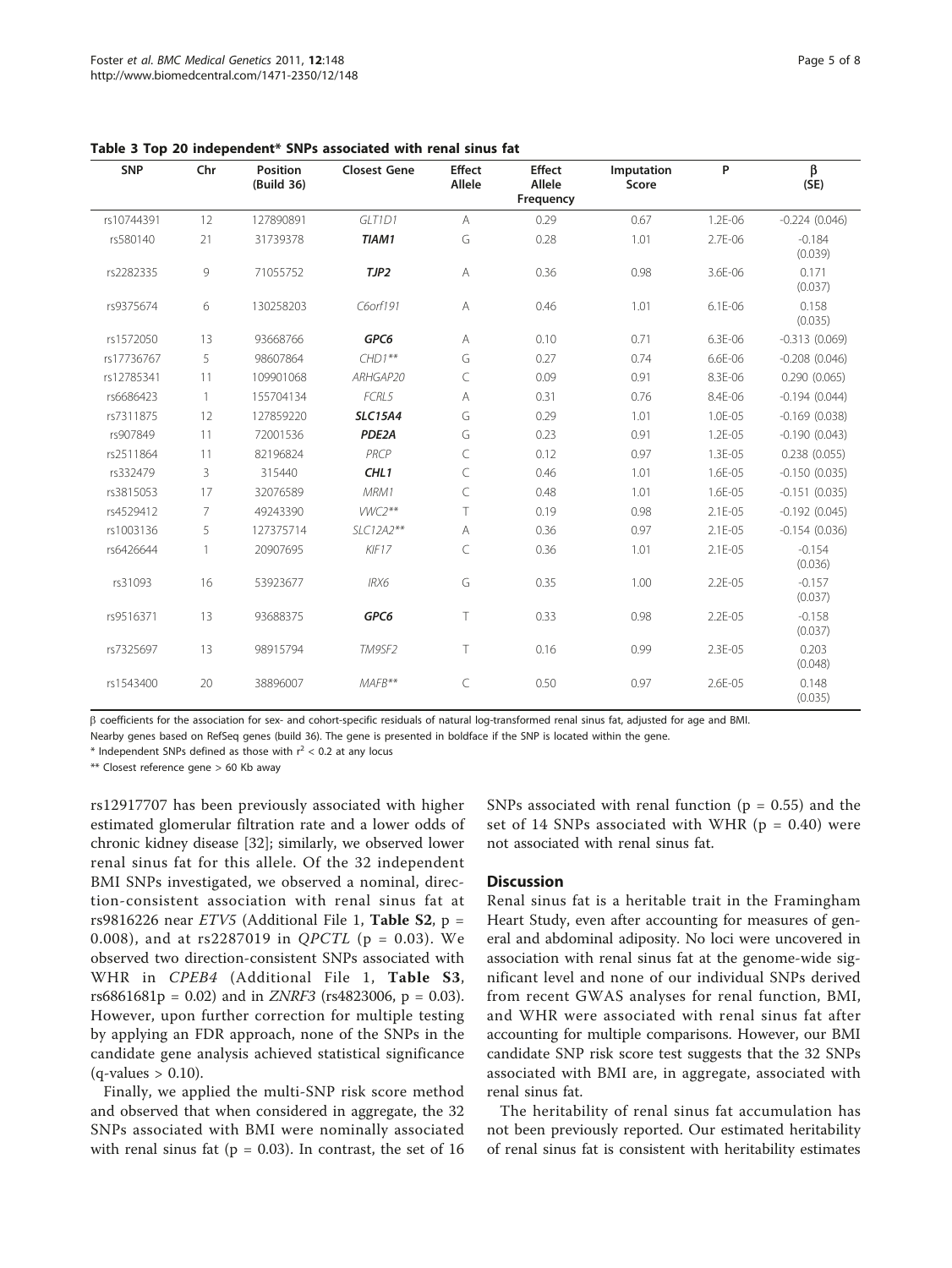reported for other adiposity measures in the Framingham Heart Study, which include estimates of 37-52% for BMI [[33\]](#page-7-0), 41% for waist circumference [[19](#page-7-0)], 36% for abdominal VAT [[2](#page-7-0)], and 57% for abdominal SAT. Our



results are notable for their persistence even after accounting for body mass index or abdominal VAT, suggesting that the observed proportion of the variance in renal sinus fat attributable to genotypic variance is not solely attributable to the correlation of renal sinus fat with measures of generalized or abdominal adiposity. Our findings extend the current literature related to the heritability of adiposity traits and provide support for further research into the genetic determinants of renal sinus fat accumulation and, more generally, further exploration of the genetic contributions to ectopic fat accumulation beyond those attributed to overall or abdominal adiposity.

Based on our heritability estimates, we performed a GWAS to potentially identify novel loci associated with renal sinus fat. While we did not observe any loci associated with renal sinus fat at the genome-wide level of significance, we acknowledge that our study was underpowered to detect common genetic variants. The goal of our candidate gene analysis was to identify SNPs that may be jointly associated with renal sinus fat and renal function or other measures of adiposity, which may provide insight into potential mechanisms relating localized renal adiposity with renal function or overall regional fat deposition patterns. However, none of our selected candidate SNPs was individually associated with renal sinus fat after accounting for multiple testing. Of note, when considered in aggregate, a risk score based on the combined 32 BMI SNPs was nominally associated with renal sinus fat, suggesting that our renal sinus fat GWAS results are enriched with SNPs associated with BMI and



**A B**

<span id="page-5-0"></span>

ဖ

5

₹

 $\epsilon$ 

ഥ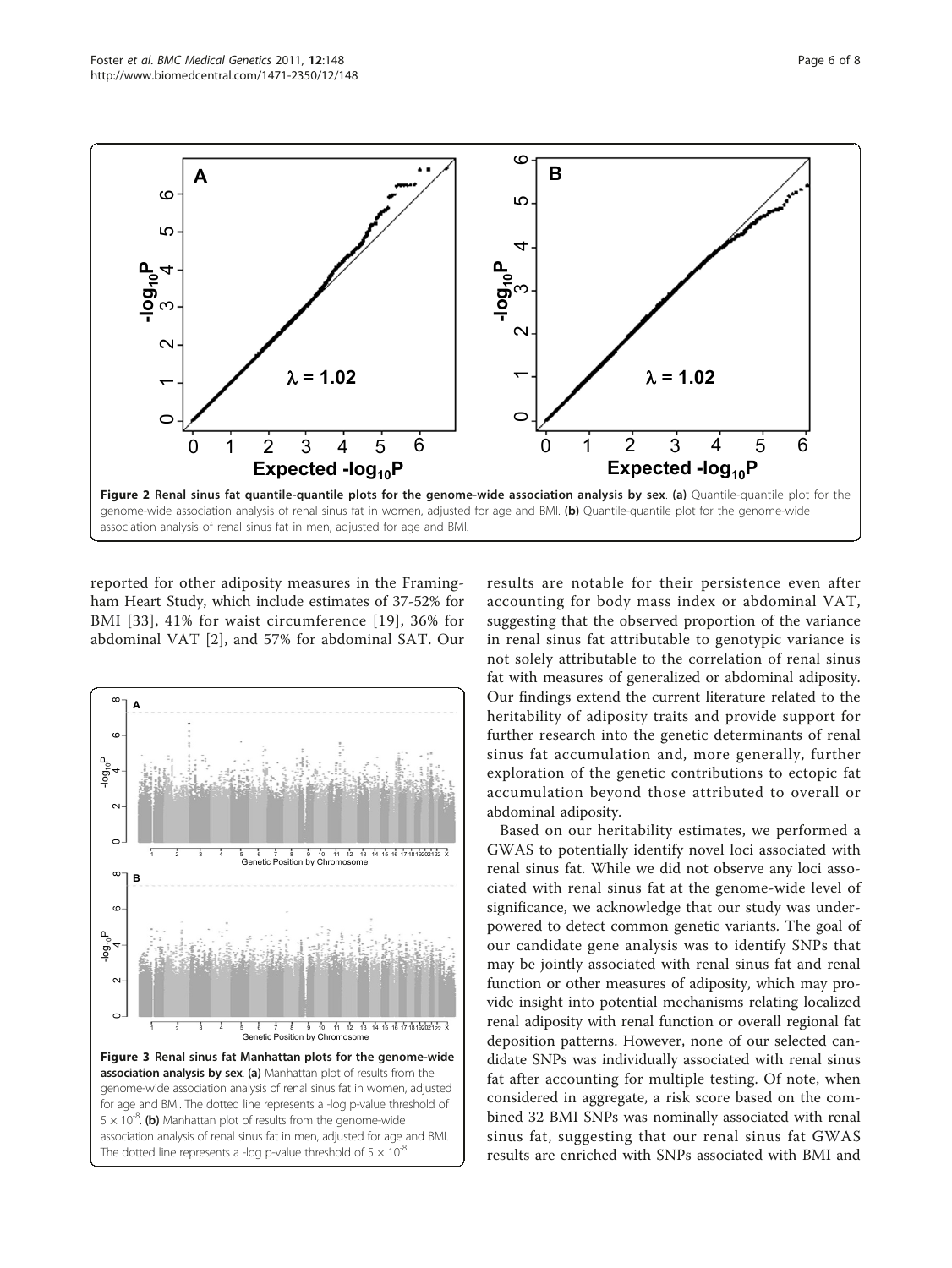| Women      |     |                               |                                 |                         |                                          |                     |          |         | Results in men for top 5 SNPs<br>observed in women |      |
|------------|-----|-------------------------------|---------------------------------|-------------------------|------------------------------------------|---------------------|----------|---------|----------------------------------------------------|------|
| <b>SNP</b> | Chr | <b>Position</b><br>(Build 36) | <b>Closest</b><br>Gene          | <b>Effect</b><br>Allele | <b>Effect</b><br><b>Allele Frequency</b> | Imputation<br>Score | β        | P       | β                                                  | P    |
| rs2873333  | 2   | 236525509                     | <b>CENTG2</b>                   |                         | 0.43                                     | 0.69                | $-0.349$ | 2.1E-07 | 0.069                                              | 0.17 |
| rs17736767 | 5   | 98607864                      | CHD <sub>1</sub>                | G                       | 0.27                                     | 0.74                | $-0.340$ | 2.3E-06 | $-0.080$                                           | 0.14 |
| rs17111435 |     | 109950861                     | ARHGAP20                        | G                       | 0.08                                     | 1.00                | 0.462    | 2.6E-06 | 0.083                                              | 0.29 |
| rs9375674  | 6   | 130258203                     | C6orf191                        | А                       | 0.46                                     | 1.01                | 0.248    | 4.1E-06 | 0.087                                              | 0.04 |
| rs2518144  | 12  | 8650712                       | <b>AICDA</b>                    |                         | 0.45                                     | 0.98                | 0.253    | 4.1E-06 | 0.046                                              | 0.26 |
| Men        |     |                               |                                 |                         |                                          |                     |          |         | Results in women for top 5 SNPs<br>observed in men |      |
| <b>SNP</b> | Chr | <b>Position</b><br>(Build 36) | Closest<br>Gene                 | <b>Effect</b><br>Allele | <b>Effect Allele</b><br>Frequency        | Imputation<br>Score | β        | P       | β                                                  | P    |
| rs2748531  | 14  | 23791741                      | TGM1                            | A                       | 0.13                                     | 0.89                | $-0.299$ | 3.6E-06 | $-0.126$                                           | 0.14 |
| rs13414916 | 2   | 159662666                     | TANC <sub>1</sub>               |                         | 0.21                                     | 0.99                | $-0.231$ | 5.4E-06 | $-0.082$                                           | 0.23 |
| rs11099681 | 4   | 149322904                     | <b>NR3C2</b>                    |                         | 0.27                                     | 1.01                | 0.207    | 5.8E-06 | $-0.053$                                           | 0.39 |
| rs12722875 |     | 116617007                     | ATP <sub>1</sub> A <sub>1</sub> | А                       | 0.33                                     | 1.01                | $-0.190$ | 1.3E-05 | $-0.005$                                           | 0.93 |
| rs12432394 | 14  | 21098781                      | OR10G3                          |                         | 0.20                                     | 0.78                | -0.248   | 1.4E-05 | $-0.033$                                           | 0.67 |

<span id="page-6-0"></span>Table 4 Top 5 independent\* SNPs associated with renal sinus fat in women (above) and men (below)

The  $\beta$  coefficients and p-values each of the top 5 SNPs in the opposite sex are presented in the far right columns.

 $\beta$  coefficients for the association separately in women and men for cohort-specific residuals of natural log-transformed renal sinus fat, adjusted for age and BMI. Nearby genes based on RefSeq genes (build 36). The gene is presented in boldface if the SNP is located within the gene.

 $*$  Independent SNPs defined as those with  $r^2$  < 0.2 at any locus

potentially that the biologic pathways implicated in overall obesity based on these SNPs may also influence ectopic fat accumulation in the renal sinus.

## Strengths and Limitations

A strength of our study is our assessment of renal sinus fat in a well-characterized community-based sample of related individuals, allowing us to estimate the heritability of renal sinus fat while adjusting for the potential effects of general or abdominal adiposity. There are limitations to our study that warrant mention. Our study sample is predominately white, which may limit the generalizability of our results to other ethnic groups. Our measurement of renal sinus fat is based on a single MDCT scan slice within the renal sinus of the right kidney, which may lead to misclassification of renal sinus fat accumulation. We were underpowered to detect modest associations that are characteristic of adiposity-related SNPs [[26](#page-7-0)]. Finally, renal sinus fat is a novel ectopic fat depot that has not been measured in other study samples. Thus, we were unable to potentially combine our sample with other cohorts in order to increase our sample size and improve the power of our analyses.

# Conclusions

Renal sinus fat is a heritable trait, even after accounting for other measures of overall and abdominal adiposity. While our study was underpowered to detect genomewide significant loci, our heritability estimates provide support for further research into the genetic determinants of renal sinus fat.

# Additional material

[Additional file 1: A](http://www.biomedcentral.com/content/supplementary/1471-2350-12-148-S1.DOC)dditional file 1includes Supplemental Tables 1, 2, and 3, presenting results from the candidate gene analyses of loci associated with renal function, BMI, and the WHR.

#### Acknowledgements and funding

We would like to acknowledge and thank Toby Johnson for sharing his method for creating the multi-SNP genetic risk score test statistic. The Framingham Heart Study is supported by the National Heart, Lung and Blood Institute (N01-HC-25195). The funding body did not play a role in the study design, collection, analysis, and interpretation of data, in the writing of the manuscript, or the decision to submit the manuscript for publication.

#### Author details

<sup>1</sup>National Heart, Lung, and Blood Institute's Framingham Heart Study, 73 Mt Wayte Avenue, Suite 2, Framingham, Massachusetts, 01702, USA. <sup>2</sup>Center for Population Studies, National Heart, Lung, and Blood Institute, National Institutes of Health, Bethesda, Maryland, USA. <sup>3</sup>Department of Epidemiology, Harvard School of Public Health, Boston, 677 Huntington Avenue, Boston, Massachusetts, 02115, USA. <sup>4</sup>Department of Biostatistics, Boston University School of Public Health, 801 Massachusetts Avenue, 3rd Floor, Boston, MA 02118, USA. <sup>5</sup>Department of Radiology, Massachusetts General Hospital, 55 Fruit Street, Boston, Massachusetts, 02114, USA. <sup>6</sup>Division of Endocrinology and Metabolism, Brigham and Women's Hospital, Harvard Medical School, Boston, Massachusetts, USA.

#### Authors' contributions

MCF contributed to the conception and design of this study, analysis and interpretation of data, and drafting the manuscript. QY and SJH contributed to the analysis and interpretation of data and revising the article critically for important intellectual content. UH contributed to revising the manuscript critically for important intellectual content. CSF contributed to the